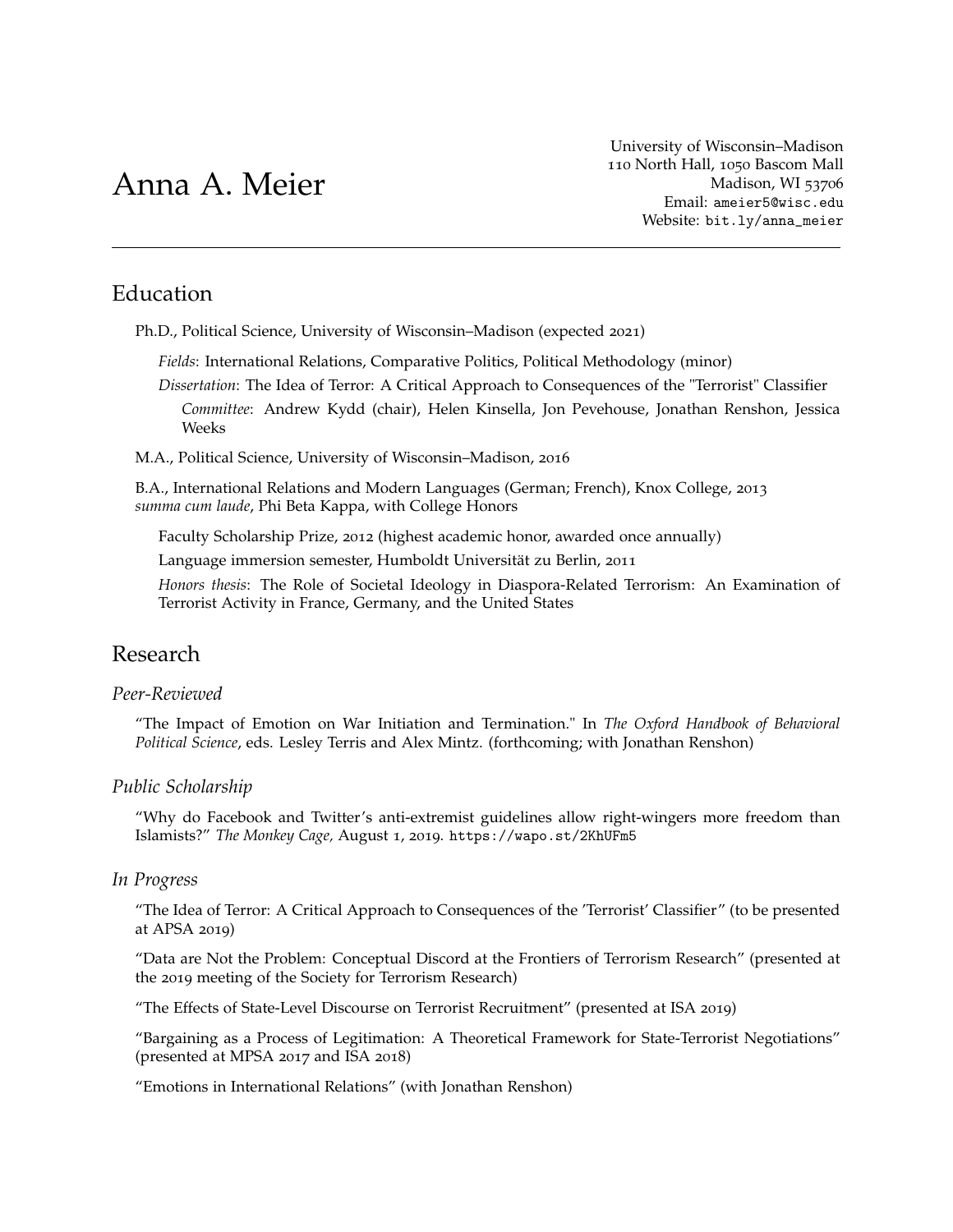## Presentations

#### *Conferences*

**American Political Science Association** (2018, 2019 (scheduled)); **International Studies Association** (2018, 2019); **Midwest Political Science Association** (2017); **Society for Terrorism Research** (2019)

*Invited Talks, Internal Presentations, and Media Interviews*

"The Idea of Terror: A Critical Approach to Consequences of the 'Terrorist' Classifier." International Relations Colloquium, University of Wisconsin–Madison, February 19, 2019.

"Global Terrorism." Guest lecture, PS 347: Terrorism, October 1, 2018.

"Migration and Refugees." Guest lecture, PS 350: International Political Economy, August 6, 2018.

"Terrorism expert: Cudahy woman's arrest highlights growing ISIS presence on social media." TV interview, WTMJ-TV Milwaukee, June 14, 2018. <https://bit.ly/2LGtzmX>

"Vindicating Violence: Norms, Discourse, and Participation in Counterhegemonic Resistance." International Relations Colloquium, University of Wisconsin–Madison, January 23, 2018.

## Experience

*Research assistance:*

**2019:** Professor Nils Ringe (computational text analysis)

**2018:** Professor Nadav Shelef (German-English translation), Professor Eleanor Powell (big data coding)

**2017:** Professor Helen Kinsella (literature reviews)

**2016:** Professor Eleanor Powell (data collection management and codebook development)

#### *Professional:*

Faculty Research Assistant, National Consortium for the Study of Terrorism and Responses to Terrorism (START), 2014–2015

• Managed team of coders for the Global Terrorism Database (GTD); conducted research on terrorist targets worldwide for State Department and DHS clients

General Associate, National Consortium for the Study of Terrorism and Responses to Terrorism (START), 2014

• Triaged primary source data on terrorist attacks for the Global Terrorism Database (GTD)

Communications Associate, Project on Government Oversight (POGO), 2012

• Researched and wrote on DoD weapons acquisition, the military-industrial complex, and government accountability issues

## Other Training

Summer Workshop on Analysis of Military Operations and Strategy (SWAMOS), Ithaca, NY, July 2018

Machine Learning for the Analysis of Text as Data, Inter-University Consortium for Political and Social Research, Chapel Hill, NC, June 2017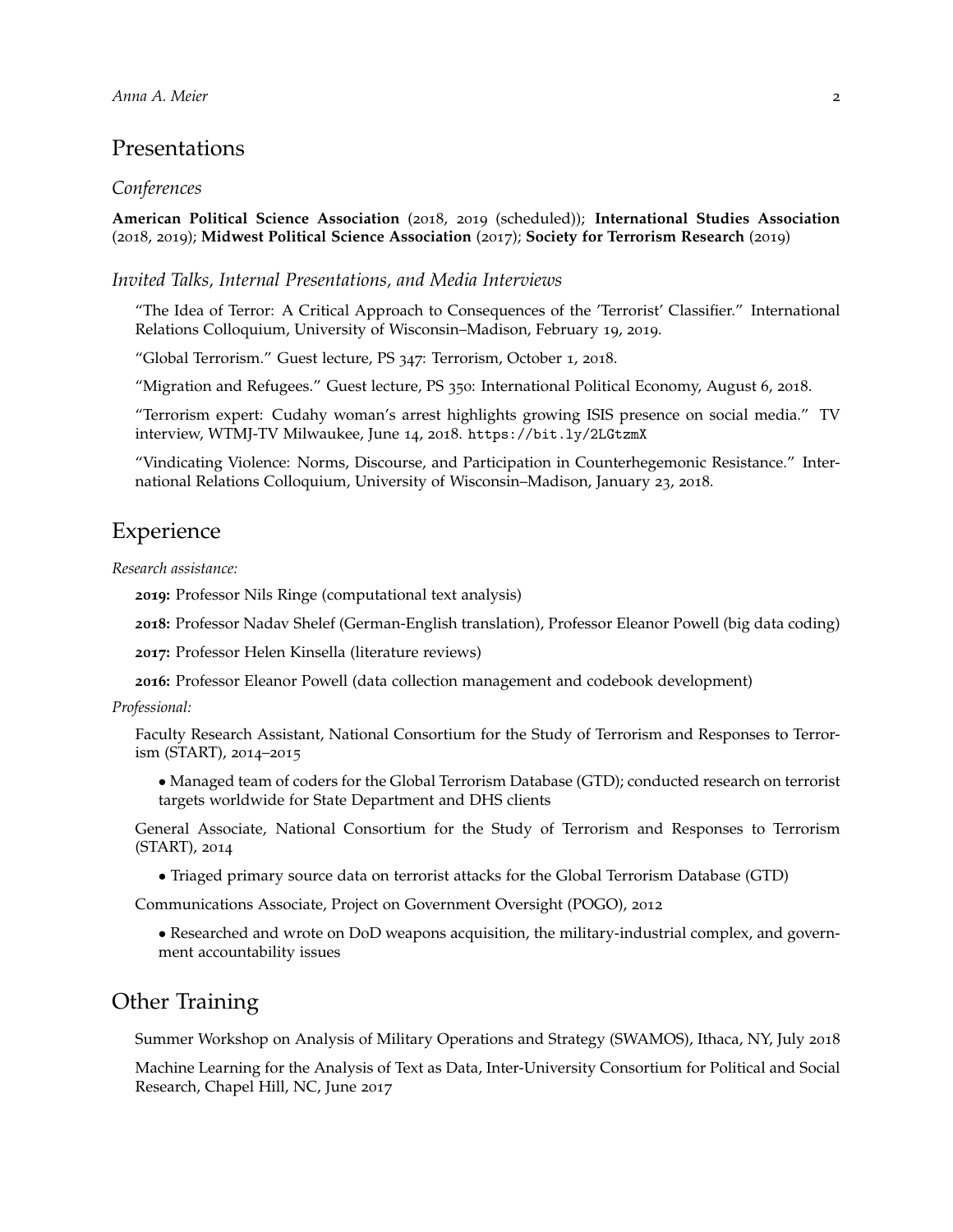## Awards and Grants

Summer Initiative Grant, University of Wisconsin–Madison, 2017, 2018, 2019

Wisconsin Project on International Relations Grant, University of Wisconsin–Madison, 2017, 2018, 2019

Department Nominee, Innovation in Teaching Award, University of Wisconsin–Madison, 2018

Department Nominee, Early Excellence in Teaching Award, University of Wisconsin–Madison, 2017

International Relations Fellowship, University of Wisconsin–Madison, 2016

Robert F. Seibert Prize in International Relations, Knox College, 2013

Richter Grants (4), Knox College, 2012–2013

Faculty Scholarship Prize, Knox College, 2012

Ford Foundation Fellowship, Knox College, 2011–2012

# **Teaching**

#### *As teaching assistant*:

Principles of International Law, University of Wisconsin–Madison, fall 2019 Introduction to International Studies, University of Wisconsin–Madison, summer 2019 (online) Terrorism, University of Wisconsin–Madison, fall 2017 and 2018 International Political Economy, University of Wisconsin–Madison, summer 2018 (online) Introduction to Survey Research, University of Wisconsin–Madison, spring 2018 Introduction to International Relations, University of Wisconsin–Madison, fall 2015 Survey of International Relations, Knox College, fall 2012 American National Government, Knox College, spring 2012

*As grader*:

Introduction to Political Psychology, University of Wisconsin–Madison, 2016, 2018

## Service

#### *To the discipline:*

Reviewer: *American Political Science Review*, *International Organization* Representative, APSA Committee on the Status of Graduate Students in the Profession, 2019–2021 Student Coordinator, 2017 Society for Political Methodology Annual Meeting

#### *At UW–Madison:*

Political Science Department TA Mentor, 2019–2020